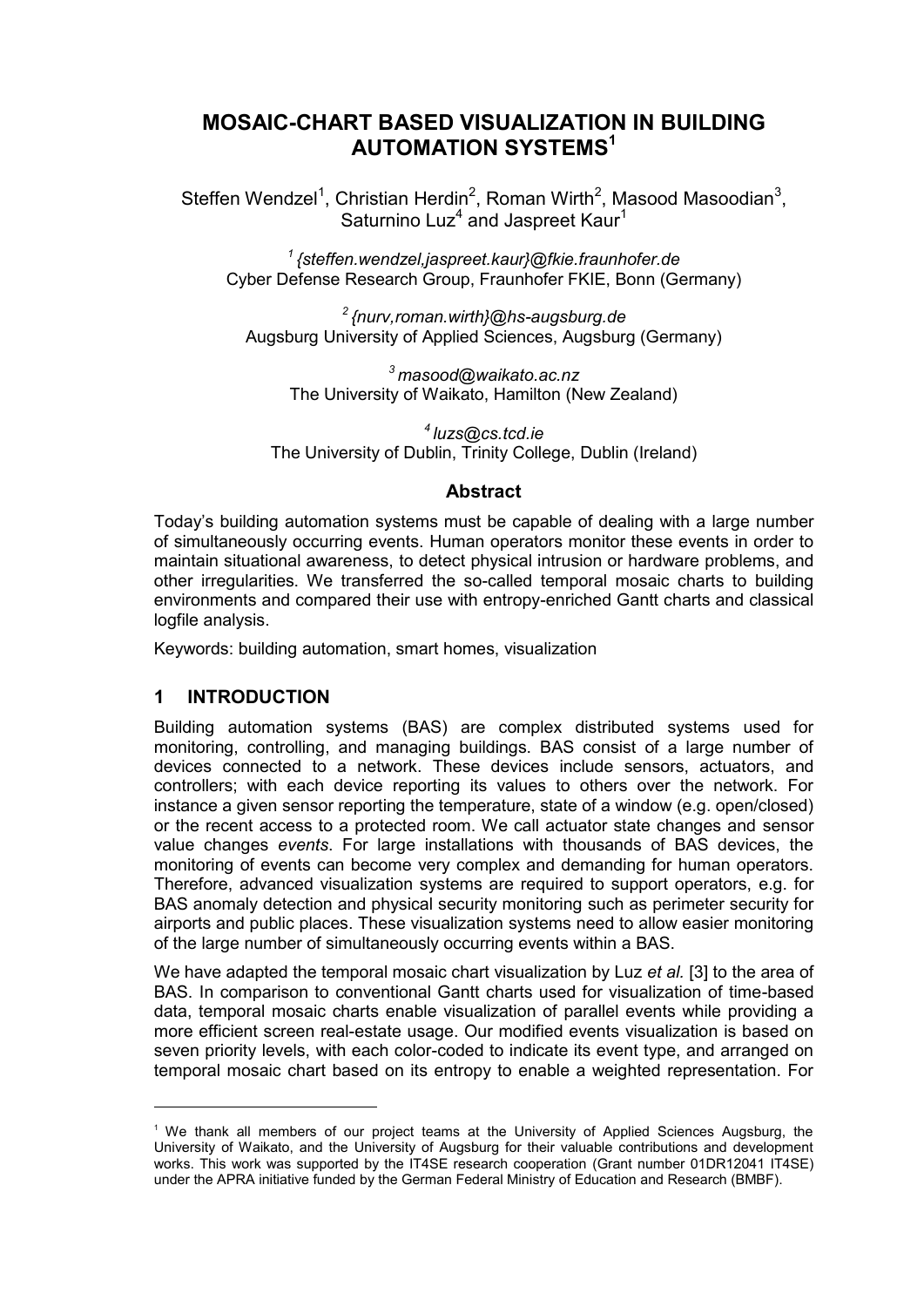instance, in our visualization, a normally occurring, small temperature change within a room is shown in a different color and less emphasized than the representation of an event associated with a window opened at night which is usually closed during the day.

We describe a prototype implementation of this visualization, using BAS event logs recorded at the University of Applied Sciences Augsburg. We also present an evaluation of the effectiveness of our approach based on two user studies with five professional building operators.

The remainder is structured as follows. We introduce fundamentals in Sect. 2, while Sect. 3 describes our evaluation and its results. Section 4 summarizes our findings.

## **2 FUNDAMENTALS AND PROOF OF CONCEPT IMPLEMENTATION**

Providing an overview of events within and around buildings is covered by many commercial products such as *Siemens Building Technology*'s *airport surveillance*<sup>2</sup> system as well as by academic research projects such as *IT4SE*<sup>3</sup> .

One approach to visualization of simultaneously occurring events is presented in [4] and implemented in a tool named *Chronos* [3]. Chronos provides temporal mosaic charts for events which aim to overcome some of the limitations of Gantt charts, including their poor representation of detail and inefficient use of screen real-estate [3]. Unlike Gantt charts, temporal mosaic charts combine parallel occurring events, which are visualized by separate streams in Gantt charts, into a single stream so as to use the provided screen space more efficiently. In previous research, it was shown that temporal mosaic charts outperform Gantt charts [3] for scheduling tasks. As task scheduling is very similar to BAS event visualization, our work does not aim to compare Gantt and temporal mosaic charts again, but instead it extends both visualizations to the context of larger BAS environments and therefore modifies Chronos as follows:

- Two modifications were made to the temporal mosaic visualization. Firstly, the size of an event type (e.g. temperature change) within the stream is linked to the event's entropy in order to prioritize important events. Secondly, we used color codes to make it easier to spot different types of events.
- The Gantt chart visualization was also modified to highlight different streams in a way that events linked to higher entropy are easier to spot. As with the temporal mosaic charts, we introduced the same color codes for Gantt charts.
- We implemented support into Chronos to perform visualization based on events provided by *BACnet* (*bacnet.org*) and *HomeMatic* (*www.homematic.com*) BAS.

## **3 USABILITY EVALUATION OF CHRONOS**

We conducted a user study to evaluate the effectiveness of the modified visualization for monitoring BAS events. According to Nielsen 85.00% of known usability issues can be found with the help of five participants [5]. In order to reflect the full spectrum of potential end-users, our usability experiment was conducted with five full-time building operators from the University of Applied Sciences Augsburg. To verify the competence of the test persons, all operators had to fill out a questionnaire in advance in which they were asked what type of BAS they use in their regular work and for how long they have been working with BAS. All five operators were experienced in working with large BACnet environments with an average experience of 4.8 years. They were therefore considered experienced end-users and suitable to take part in this study.

l

 $^{2}$ http://www.buildingtechnologies.siemens.com/bt/global/en/market-specific-solutions/airports/airportsecurity/pages/airport-security.aspx

<sup>3</sup> "**IT f**or **S**mart renewable **E**nergy generation and use", http://www.it4se.net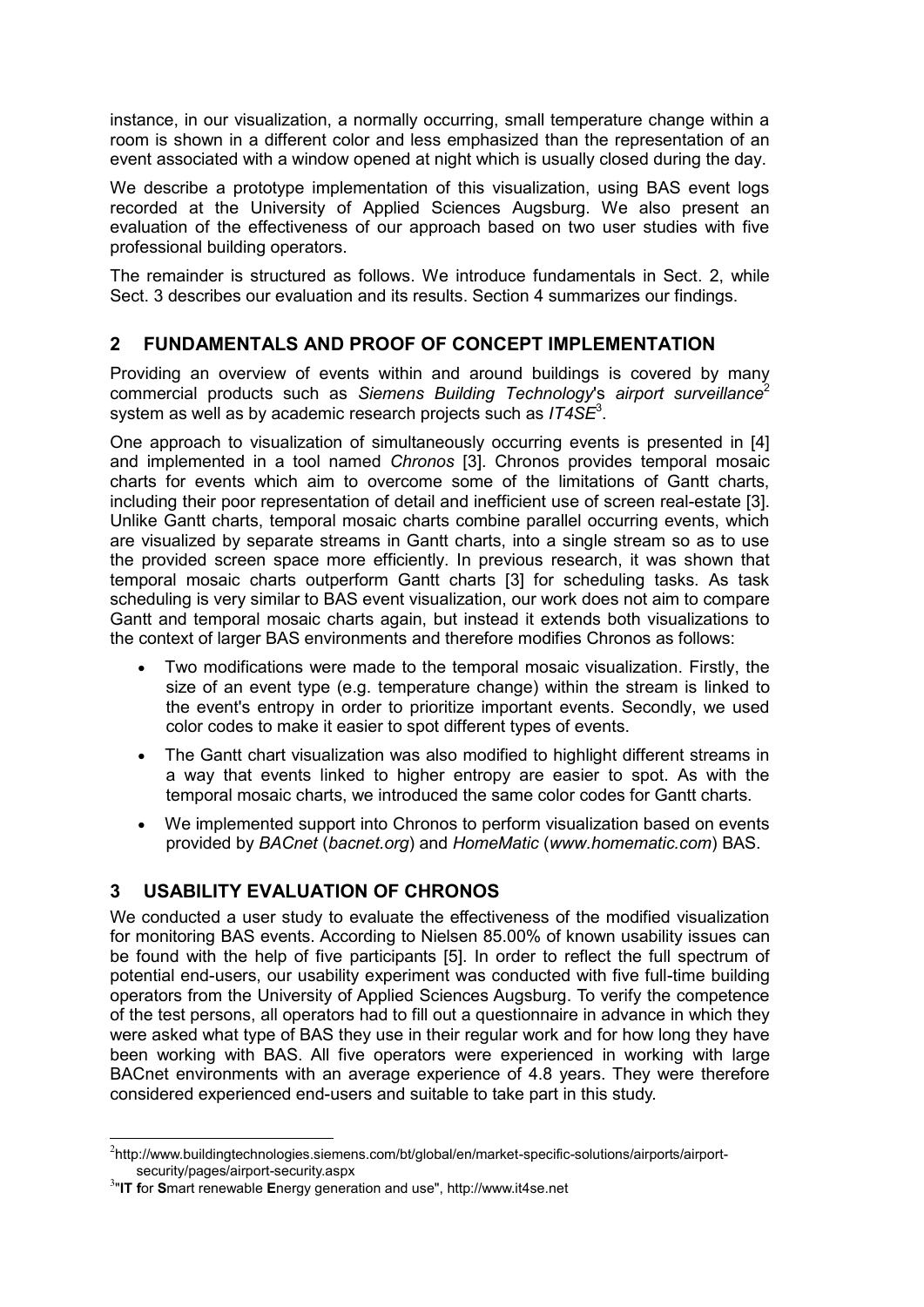A usability testing requires objective data on the actual actions of the participants [5]. What happened before or between the individual actions can only be obtained indirectly from facial expressions, gestures and statements of the participant using the *Think Aloud Method* [5]. With the help of eye tracking, it is possible to evaluate the eye movements and the fixations on specific regions on the screen, which are collected and stored [5]. Eye tracking enables to find out which elements have been carried out in which order and which have not.

For the evaluation of the temporal mosaic and Gantt charts, examples from the daily practice with a building automation tool have been used:

#### a) Temporal mosaic chart

The operators were asked to find out – with the help of Chronos – why the lightning in an office room was not automatically turned off in the evening, although no persons were present in that room. Three of five operators were able to correctly identify the "motion sensor" as the source of the problem, needing an average of 83 seconds to conclude the correct result.

For the visualization of the heatmap diagram, we used the *Absolute Gaze Duration Heatmap (AGDH)*. An AGDH shows the accumulated time participants spent looking at the different areas of the stimulus. Each fixation made by each user adds a value to the heatmap and is proportional to its duration [1]. The AGDH of the mosaic chart is shown in Fig. 1 (left side) and indicates that three areas of the screen were within participant's primary focus, namely the date of the event, the room number J305, and the sensors for the room.



**Figure 1: AGDH heatmaps of the temporal mosaic chart (left) and the Gantt chart (right)**

Additionally, a post-test was performed using an additional questionnaire, in which four of the five operators came to correct conclusions.

b) Entropy-enriched Gantt chart

For comparison of the temporal mosaic chart with the entropy-enriched Gantt chart, a second and similar challenge was posed to the operators. They were asked to determine the cause for a heating problem in a given room.